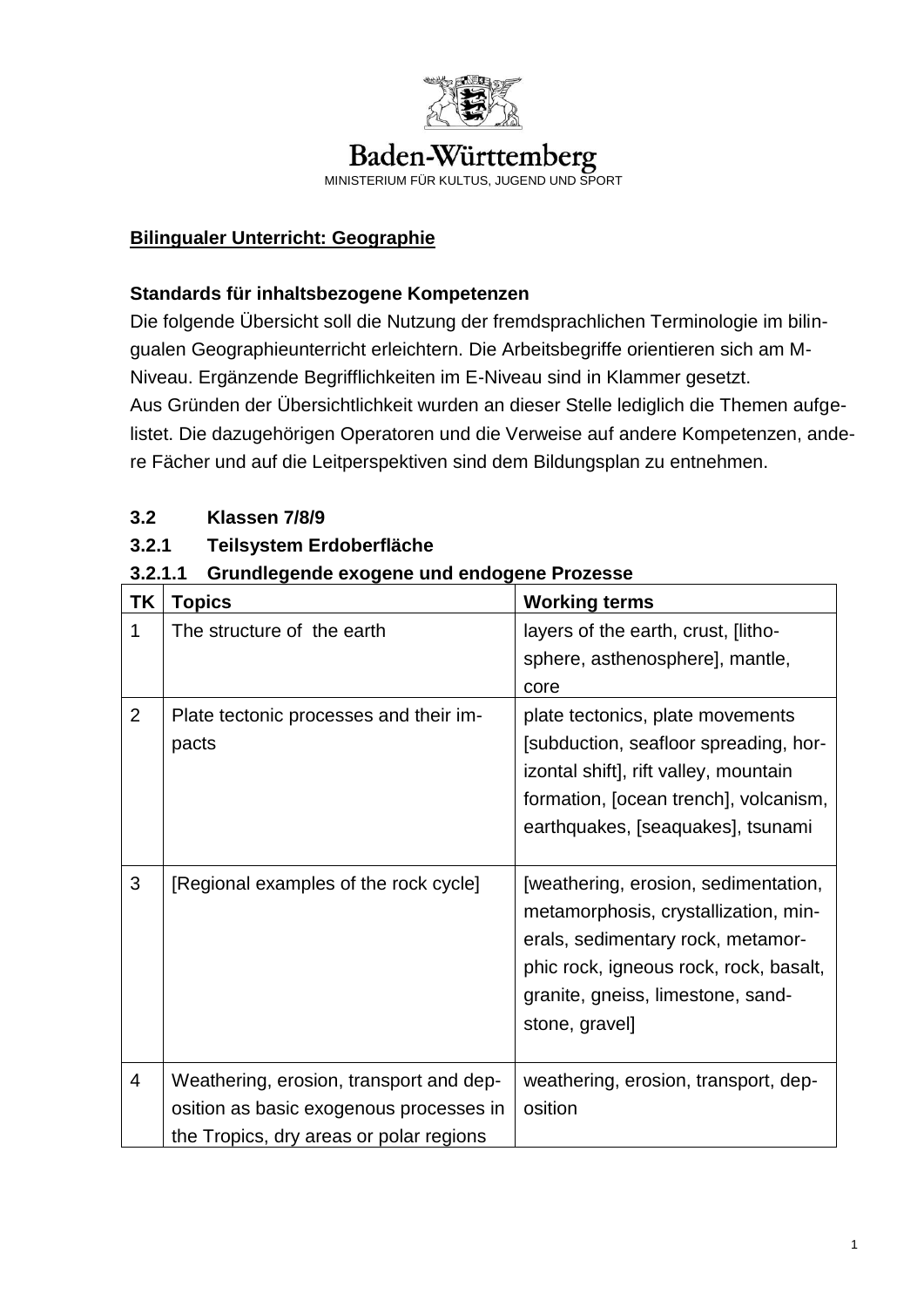# **3.2.2 Teilsystem Wetter und Klima**

# **3.2.2.1 Globale Wetter- und Klimaphänomene**

| ΤK | Topics                                                                         | <b>Working terms</b>                                                                                                                                                   |
|----|--------------------------------------------------------------------------------|------------------------------------------------------------------------------------------------------------------------------------------------------------------------|
| 1  | The weather in the Tropics in compari-<br>son to the weather in Central Europe | weather, humidity, [air pressure],<br>zenithal rain, diurnal climate / asea-<br>sonal climate, [the Westerlies, low-<br>pressure area (cyclones)], seasonal<br>climate |
| 2  | An example of an extreme weather<br>phenomenon and its dangers                 | e.g. gale winds, hurricane, taifoon,<br>tornado, blizzard, draught, heavy<br>precipitation                                                                             |

## **3.2.2.2 Klimazonen der Erde**

| TK             | <b>Topics</b>                                                                               | <b>Working terms</b>                                                                                                                                                            |
|----------------|---------------------------------------------------------------------------------------------|---------------------------------------------------------------------------------------------------------------------------------------------------------------------------------|
| 1              | Typical characteristics of different cli-<br>mate zones as a result of solar radia-<br>tion | climate graph, tilted axis, illumina-<br>tion zone temperature zone, equa-<br>tor, Tropic of Cancer, Tropic of Cap-<br>ricorn, polar circle, polar day, polar<br>night, seasons |
| $\overline{2}$ | Trade winds [and tropic circulation]                                                        | air pressure, high-pressure area,<br>low-pressure area, ITC, subtropical<br>ridges], zenithal rain, [wind], trade<br>winds, rainy season, dry season,<br>arid, humid            |
| $\overline{3}$ | The global correlation between climate<br>and natural vegetation in a global over-<br>view  | vegetation zone, climate zone, [alti-<br>tudinal belts]                                                                                                                         |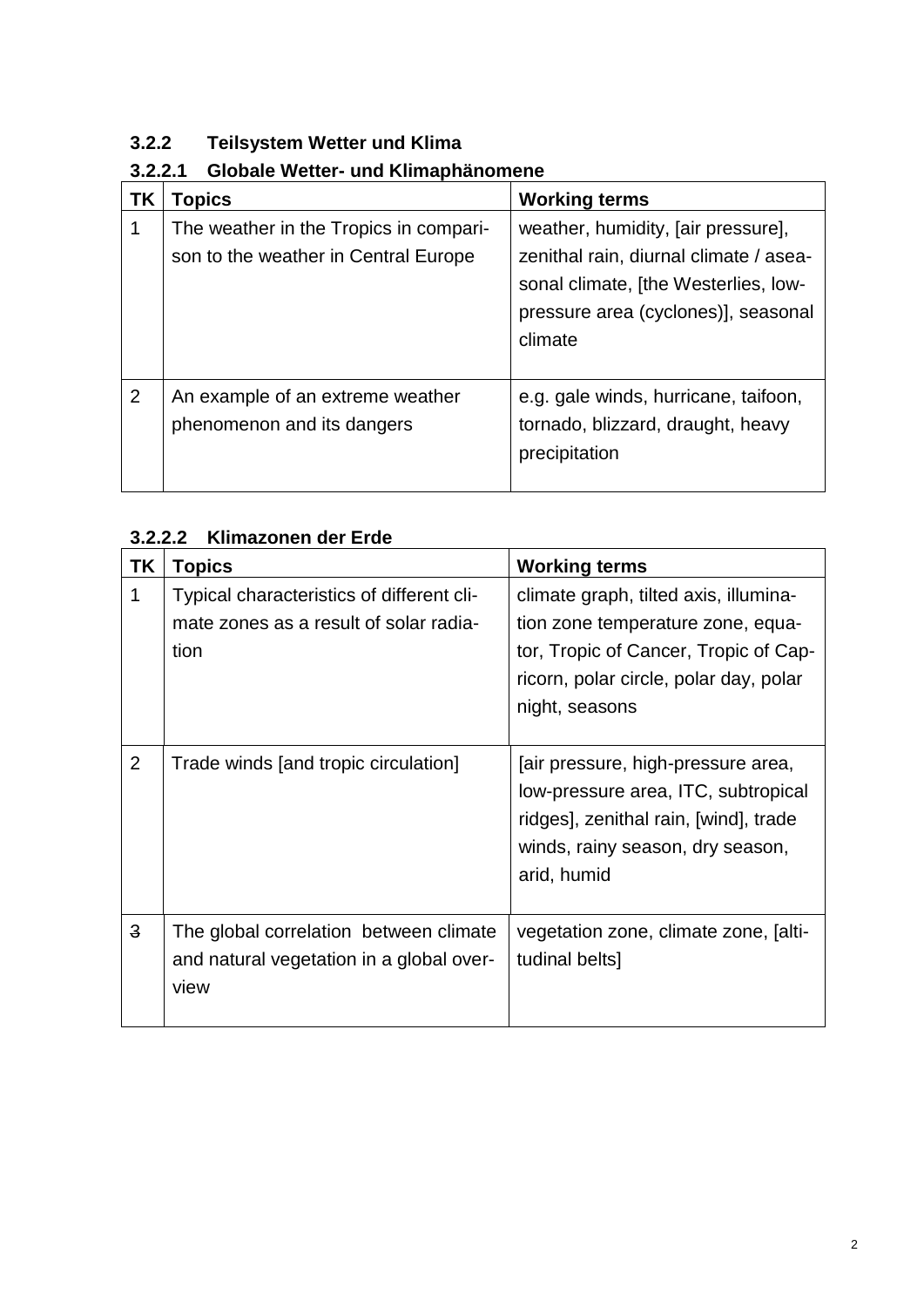| ΤK             | <b>Topics</b>                                                                       | <b>Working terms</b>                                                                                         |
|----------------|-------------------------------------------------------------------------------------|--------------------------------------------------------------------------------------------------------------|
| 1              | Basic knowledge of the natural and<br>anthropogenic greenhouse effect               | natural greenhouse effect, [anthro-<br>pogenic greenhouse effect], carbon<br>dioxide, emission               |
| $\overline{2}$ | Effects of climate change in the polar<br>regions                                   | Arctic, Antarctic, [sea ice, inland<br>ice], permafrost, climate change,<br>temperature rise, sea-level rise |
| 3              | An overview of global effects of climate<br>change                                  | floods, draught, sea-level rise, tem-<br>perature rise                                                       |
| $\overline{4}$ | Ways to reduce greenhouse gases as<br>a central measure against global warm-<br>ing | greenhouse gas, CO2                                                                                          |

**3.2.2.3 Phänomene des Klimawandels**

# **3.2.3 Teilsystem Gesellschaft**

# **3.2.3.1 Phänomene der globalen Verstädterung**

|   | <b>Topics</b>                           | <b>Working terms</b>                     |
|---|-----------------------------------------|------------------------------------------|
|   | The world-wide phenomenon of urbani-    | urbanization, mega city                  |
|   | zation                                  |                                          |
| 2 | Reasons and impacts of urbanization     | push and pull factors, [infrastructure], |
|   | exemplified by an African, South Ameri- | slums, [demand for space], ecologi-      |
|   | can, or tropical Asian region           | cal damage                               |
|   |                                         |                                          |

|  | 3.2.3.2 Phänomene globaler Disparitäten |  |  |
|--|-----------------------------------------|--|--|
|--|-----------------------------------------|--|--|

| <b>TK</b> | Topics                                                                                                       | <b>Working terms</b>                                                                                                          |
|-----------|--------------------------------------------------------------------------------------------------------------|-------------------------------------------------------------------------------------------------------------------------------|
|           | Development and distribution of the<br>world population                                                      | population growth, population densi-<br>ty, population projection, age struc-<br>ture, birth rate, death rate, growth<br>rate |
| 2         | Disparities within the world exemplified<br>by nutrition, health, education or income<br>in a certain region | disparity, [Human Development In-<br>dex]                                                                                     |